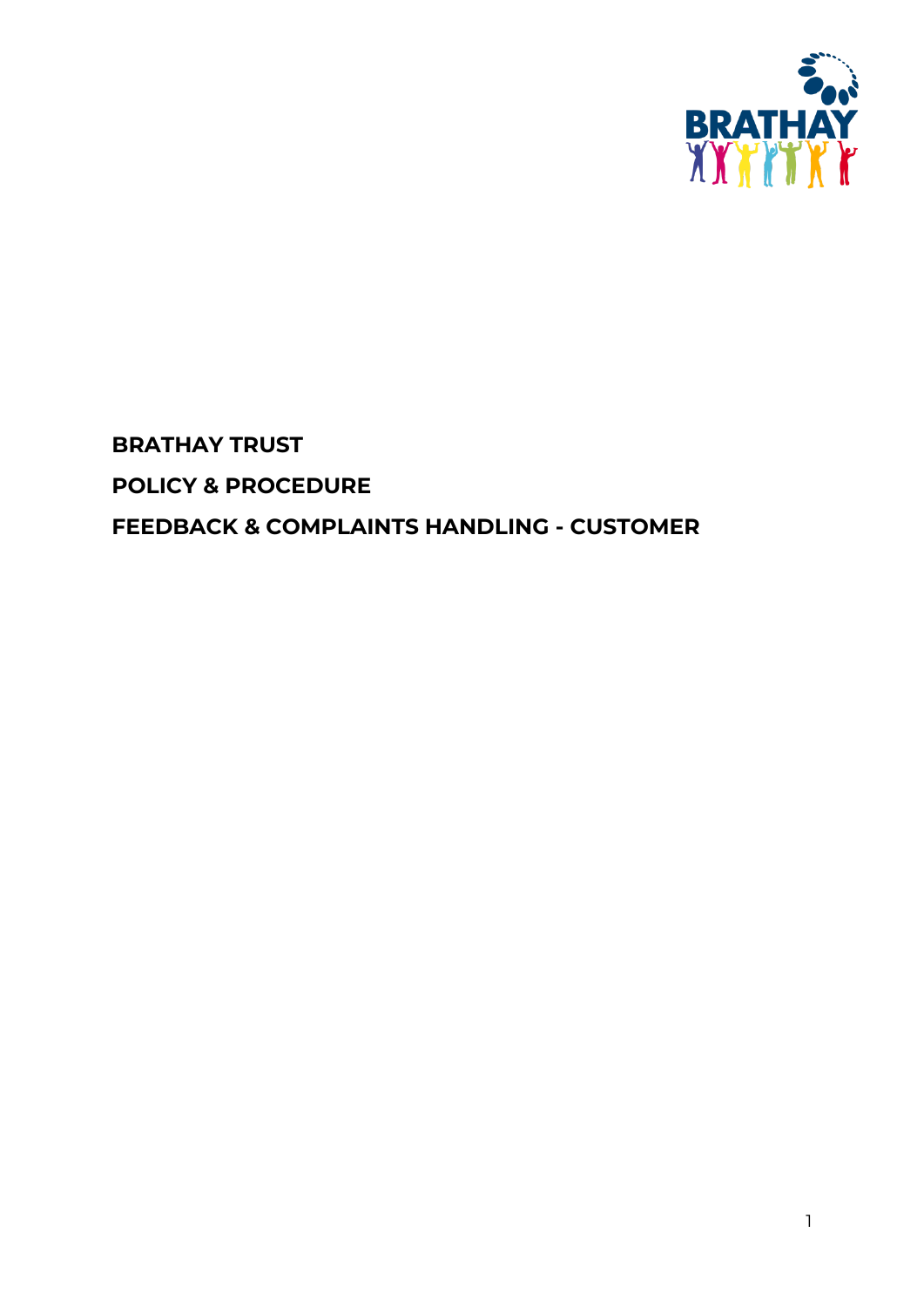# **Our Aim**



We are committed to providing a high-quality service to all our clients. When something goes wrong, we need you to tell us about it. This will help us to improve our standards.

You will be treated with courtesy and fairness at all times. We would hope, too, that you will be courteous and fair in your dealings with Brathay workers at all times.

#### **Remedies**

When we get things wrong we will act to:

- a) accept responsibility
- b) explain what went wrong and why, and
- c) put things right by making any changes required.

#### **Our approach to handling feedback and complaints**

If we do not meet expectations, we encourage you to discuss your feedback with the Brathay worker(s) directly involved. Most concerns can be dealt with quickly in this way.

This is the first opportunity for Brathay to resolve any dissatisfaction and we aim for the majority of situations to be resolved at this point.

## **We refer to this as STAGE 1.**

If you are dissatisfied with the response you receive or feel unable to correspond directly with the worker(s) involved you may submit a complaint in writing to the relevant member of the Management Team within 14 days.

#### **We refer to this as STAGE 2a.**

If your complaint is in regard to a member of the Management team, please forward your complaint in writing to the Chief Executive Office at the address given below within 14 days.

#### **We refer to this as STAGE 2b.**

#### **What will happen next?**

#### **Stage 1 - Feedback**

We will acknowledge your feedback at the time of reporting.

The staff in receipt of this feedback will take actions, where practically possible, to address this at the time.

We will make you aware of our Feedback and Complaints Customer Procedure (this statement).